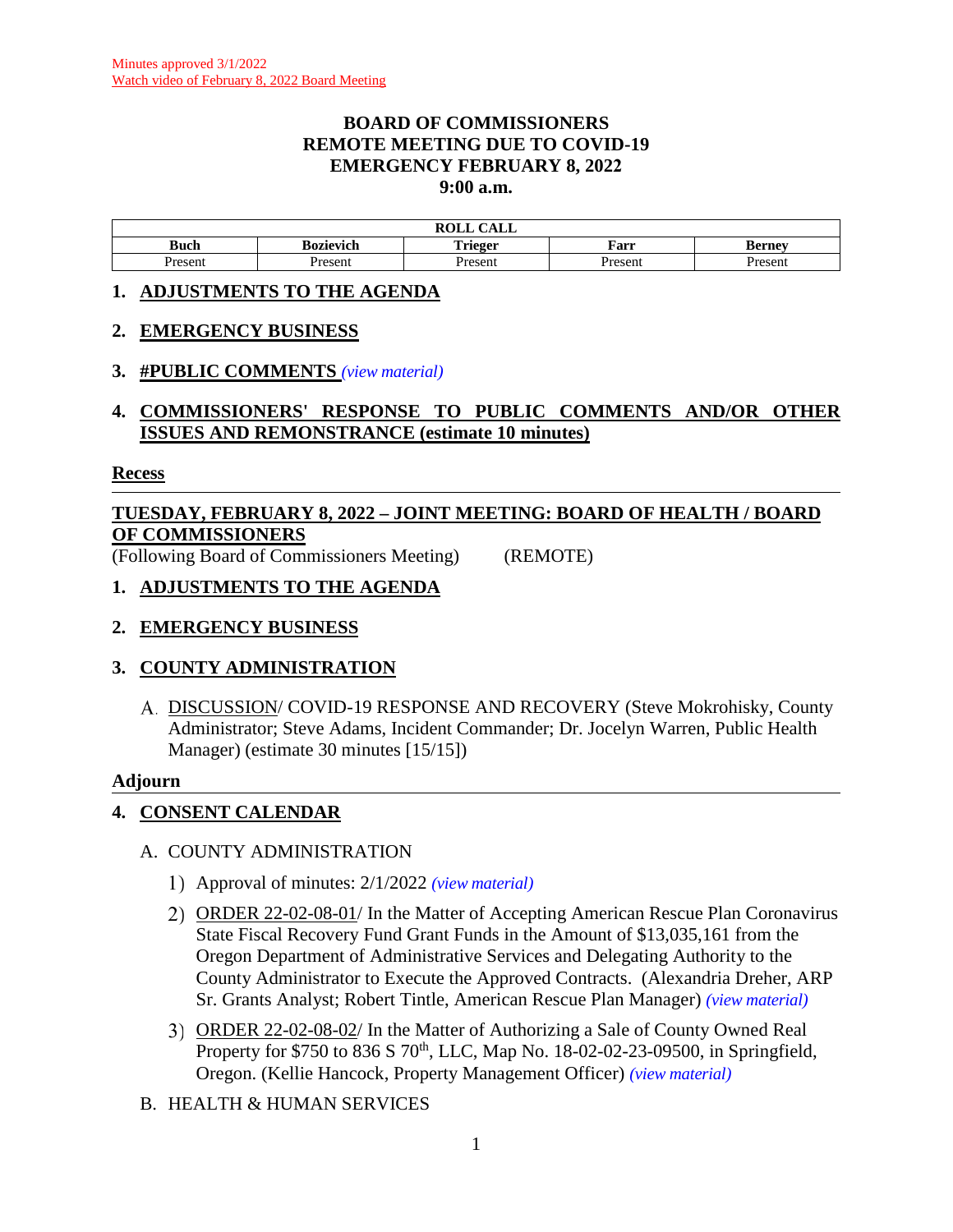- ORDER 22-02-08-03/ In the Matter of Adding Eight Fulltime Regular (8.0 FTE) Positions in Fund 286 within the Department of Health & Human Services. (Eve Gray, Director) *(view [material\)](http://www.lanecountyor.gov/UserFiles/Servers/Server_3585797/File/Government/BCC/2022/2022_AGENDAS/020822agenda/T.7.B.1.pdf)*
- C. HUMAN RESOURCES
	- ORDER 22-02-08-04/ In the Matter of Amending Two Contracts (Hyas Group and Marathon Health, LLC) for the Department of Human Resources, and Delegating Authority to the County Administrator to Execute the Amendments. (Alana Holmes, Director) *(view [material\)](http://www.lanecountyor.gov/UserFiles/Servers/Server_3585797/File/Government/BCC/2022/2022_AGENDAS/020822agenda/T.7.C.1.pdf)*

## D. PUBLIC WORKS

ORDER 22-02-08-05/ In the Matter of Approving Two Public Works Contracts and Amendments and Delegating Authority to the County Administrator to Execute the Approved Contracts and Amendments for Bureau of Land Management, Revenue in the Amount of \$182,708.75; Siuslaw Watershed Council, Expense in the Amount of \$182,708.75. (Dan Hurley, Director) *(view [material\)](http://www.lanecountyor.gov/UserFiles/Servers/Server_3585797/File/Government/BCC/2022/2022_AGENDAS/020822agenda/T.7.D.1.pdf)*

| <b>MOTION: Trieger</b>           |             |  |
|----------------------------------|-------------|--|
| <b>SECOND: Berney</b>            |             |  |
| VOTE                             |             |  |
| <b>Name</b>                      | <b>Vote</b> |  |
| Commissioner Jay Bozievich       | <b>YES</b>  |  |
| Commissioner Laurie Trieger      | YES.        |  |
| <b>Commissioner Pat Farr</b>     | <b>YES</b>  |  |
| <b>Commissioner Joe Berney</b>   | YES         |  |
| <b>Commissioner Heather Buch</b> | YES.        |  |

## **5. HEALTH & HUMAN SERVICES**

A. ORDER 22-02-08-06/ In the Matter of Approving Three Contracts and Five Amendments, Delegating Authority to the County Administrator to Sign the Approved Actions. (Eve Gray, Director) (estimate 5 minutes [2/3]) *(view [material\)](http://www.lanecountyor.gov/UserFiles/Servers/Server_3585797/File/Government/BCC/2022/2022_AGENDAS/020822agenda/T.8.A.pdf)*

| <b>MOTION: Berney</b>                   |             |  |
|-----------------------------------------|-------------|--|
| <b>SECOND: Buch</b>                     |             |  |
| <b>VOTE</b>                             |             |  |
| <b>Name</b>                             | <b>Vote</b> |  |
| Commissioner Jay Bozievich              | YES.        |  |
| Commissioner Laurie Trieger             | <b>YES</b>  |  |
| <b>Commissioner Pat Farr</b>            | YES.        |  |
| Commissioner Joe Berney                 | <b>YES</b>  |  |
| <b>Commissioner Heather Buch</b><br>YES |             |  |

## **6. PUBLIC WORKS**

A. WORK SESSION/ Introduction to Senate Bill 762 Implementation and Update on the Fire-Siting Standards Code Modernization Project. (PM & NBA 6/21/2016, 1/15/2019,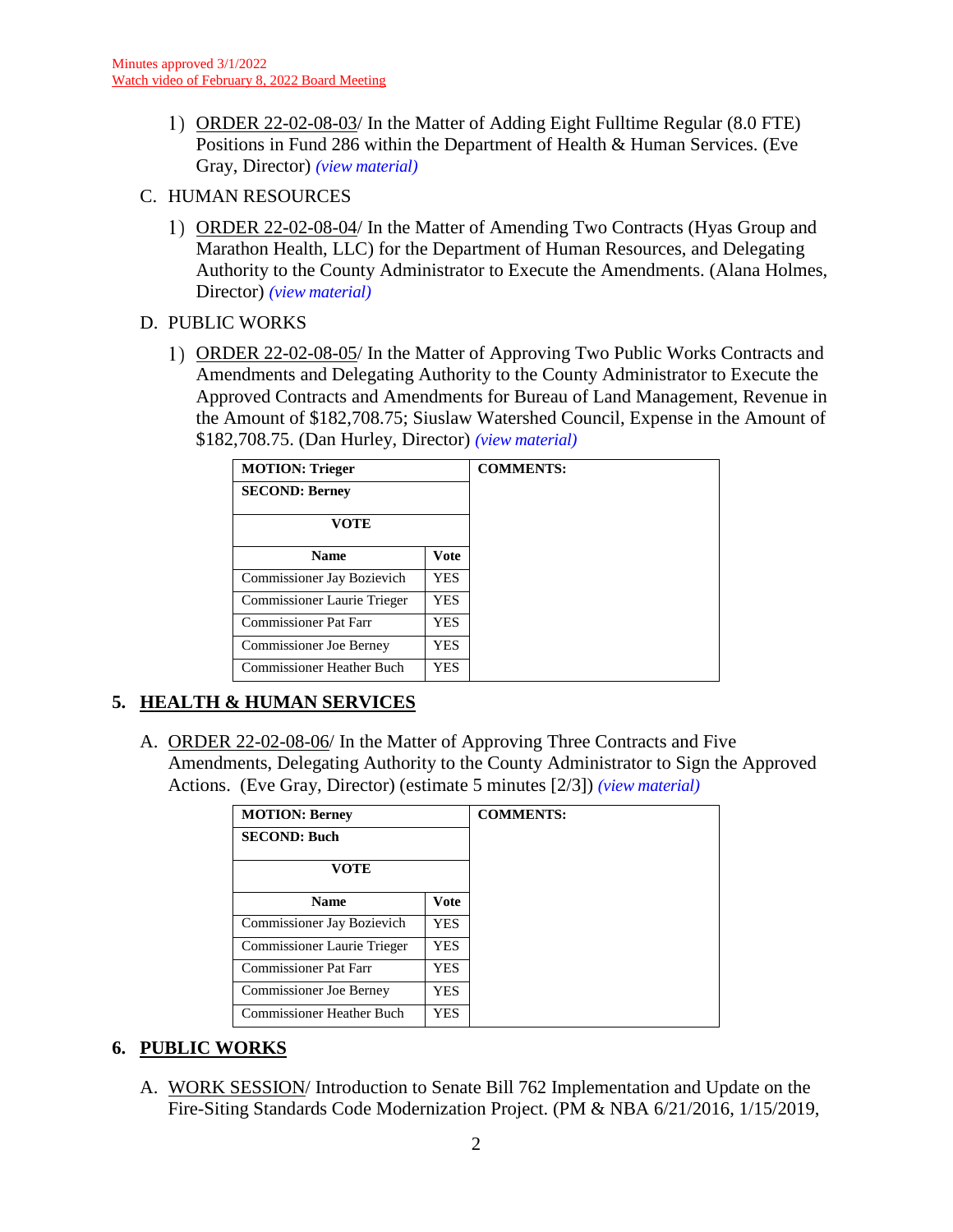3/19/2019, 8/27/2019, 8/25/2020, 1/11/2022) (Rachel Serslev, Senior Planner)(estimate 60 minutes [15/45]) *(view [material\)](http://www.lanecountyor.gov/UserFiles/Servers/Server_3585797/File/Government/BCC/2022/2022_AGENDAS/020822agenda/T.9.A.pdf)*

## **7. COUNTY COUNSEL**

A. Announcements

## **8. COUNTY ADMINISTRATION**

- A. Announcements
- **9. EXECUTIVE SESSION as per ORS 192.660** (Remote Meeting)

## **10. OTHER BUSINESS**

## **Recess**

*During the COVID-19 global pandemic, the Board of Commissioners will be hosting their board meeting via webinar. To watch the live stream of the meeting, click [here](https://lanecounty.org/cms/One.aspx?portalId=3585881&pageId=7842434) – no registration is required to watch the live webcast.* 

## **TUESDAY, FEBRUARY 8, 2022 – REGULAR MEETING**

(1:30 p.m.) (REMOTE MEETING)

## **11. PUBLIC WORKS**

A. THIRD READING/ORDINANCE NO. 21-08/ In the Matter of Amending Lane Code Chapter 10 to Co-Adopt Amendments to the Floodplain Overlay District of the Springfield Development Code for the Urbanizing Area between the City Limits and Urban Growth Boundary of the City of Springfield and Adopting a Savings and Severability Clause. (File No. 509-PA21-05870) (PM & NBA 12/1/1986, 11/30/2021, 12/13/2021) (Rachel Serslev, Senior Planner)(estimate 10 minutes [5/5]) *(view 11/30/21 [material\)](http://www.lanecountyor.gov/UserFiles/Servers/Server_3585797/File/Government/BCC/2021/2021_AGENDAS/113021agenda/T.7.B.pdf) (view [material\)](http://www.lanecountyor.gov/UserFiles/Servers/Server_3585797/File/Government/BCC/2022/2022_AGENDAS/020822agenda/T.14.A.pdf)*

| <b>MOTION: Berney</b>            |      | <b>COMMENTS:</b> |
|----------------------------------|------|------------------|
| <b>SECOND: Bozievich</b>         |      |                  |
| VOTE                             |      |                  |
| <b>Name</b>                      | Vote |                  |
| Commissioner Jay Bozievich       | YES. |                  |
| Commissioner Laurie Trieger      | YES. |                  |
| <b>Commissioner Pat Farr</b>     | YES  |                  |
| <b>Commissioner Joe Berney</b>   | YES  |                  |
| <b>Commissioner Heather Buch</b> | YES  |                  |

B. THIRD READING/ORDINANCE NO. 22-02/ In the Matter of Amending Lane Code Chapters 2, 5, 6, and 9 to Modernize and Update General Organization Functions, Procedures, and Processes, and Adopting a Severability Clause and Declaring an Emergency. (PM & NBA 02/04/2020, 1/11/2022) The Proposed Amendments May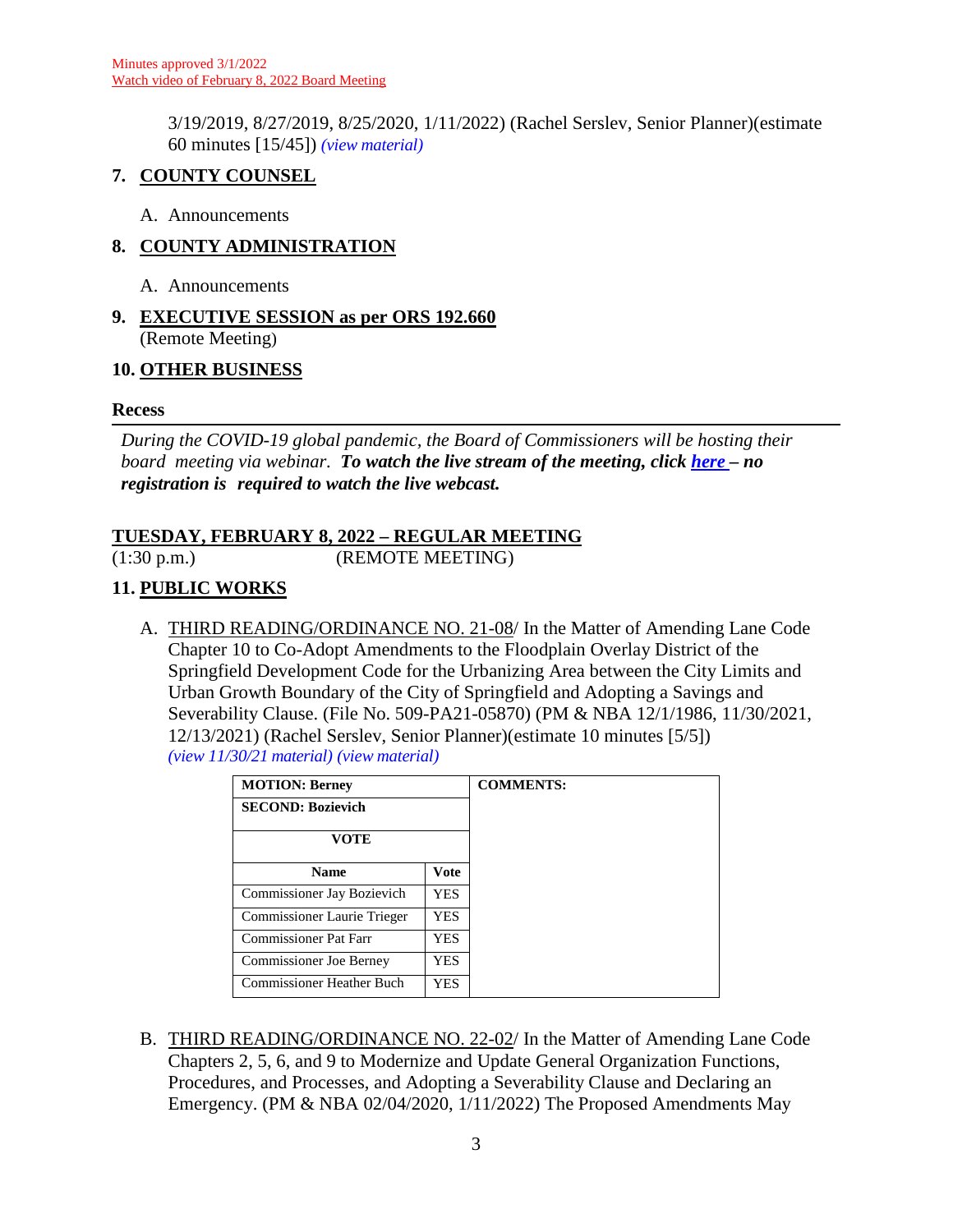Affect Enforcement, Noise, Illicit Discharge, Nuisance, and Accelerated Redemption Rules and Regulations. (Lindsey Eichner, Principal Planner; Anne Davies, LCOG Consultant; Mauria Pappagallo, County Water Resources Coordinator) (estimate 15 minutes [5/10]) *[\(view1/11/22](http://www.lanecountyor.gov/UserFiles/Servers/Server_3585797/File/Government/BCC/2022/2022_AGENDAS/011122agenda/T.12.A.pdf) material) (view [flow chart\)](http://www.lanecountyor.gov/UserFiles/Servers/Server_3585797/File/Government/BCC/2022/2022_AGENDAS/012522agenda/T.14.A.pdf) (view [material\)](http://www.lanecountyor.gov/UserFiles/Servers/Server_3585797/File/Government/BCC/2022/2022_AGENDAS/020822agenda/T.14.B.pdf)*

| <b>MOTION: Trieger</b>           |      | <b>COMMENTS:</b> |
|----------------------------------|------|------------------|
| <b>SECOND: Buch</b>              |      |                  |
| <b>VOTE</b>                      |      |                  |
| <b>Name</b><br>Vote              |      |                  |
| Commissioner Jay Bozievich       | YES. |                  |
| Commissioner Laurie Trieger      | YES  |                  |
| Commissioner Pat Farr            | YES  |                  |
| <b>Commissioner Joe Berney</b>   | YES  |                  |
| <b>Commissioner Heather Buch</b> | YES  |                  |

ORDER 22-01-25-04/ In the Matter of Amending Chapter 5 of the Lane Manual to Update Administrative Enforcement and Penalties. (PM & NBA 02/04/2020, 01/11/2022) (Lindsey Eichner, Principal Planner, Anne Davies, LCOG Consultant) (estimate 15 minutes [5/10]) *(view 1/25/22 [material\)](http://www.lanecountyor.gov/UserFiles/Servers/Server_3585797/File/Government/BCC/2022/2022_AGENDAS/012522agenda/T.14.B.pdf)*

| <b>MOTION: Buch</b>               |            | <b>COMMENTS:</b> |
|-----------------------------------|------------|------------------|
| <b>SECOND: Berney</b>             |            |                  |
| <b>VOTE</b>                       |            |                  |
| <b>Name</b>                       | Vote       |                  |
| <b>Commissioner Jay Bozievich</b> | <b>YES</b> |                  |
| Commissioner Laurie Trieger       | <b>YES</b> |                  |
| <b>Commissioner Pat Farr</b>      | <b>YES</b> |                  |
| <b>Commissioner Joe Berney</b>    | YES.       |                  |
| <b>Commissioner Heather Buch</b>  | <b>YES</b> |                  |

## **12. COMMISSIONERS' BUSINESS**

- A. Announcements
- **B.** Future Board Assignment Requests

## **13. REVIEW ASSIGNMENTS**

## **14. EXECUTIVE SESSION as per ORS 192.660** (Remote Meeting)

## **15. OTHER BUSINESS**

### **Adjourn**